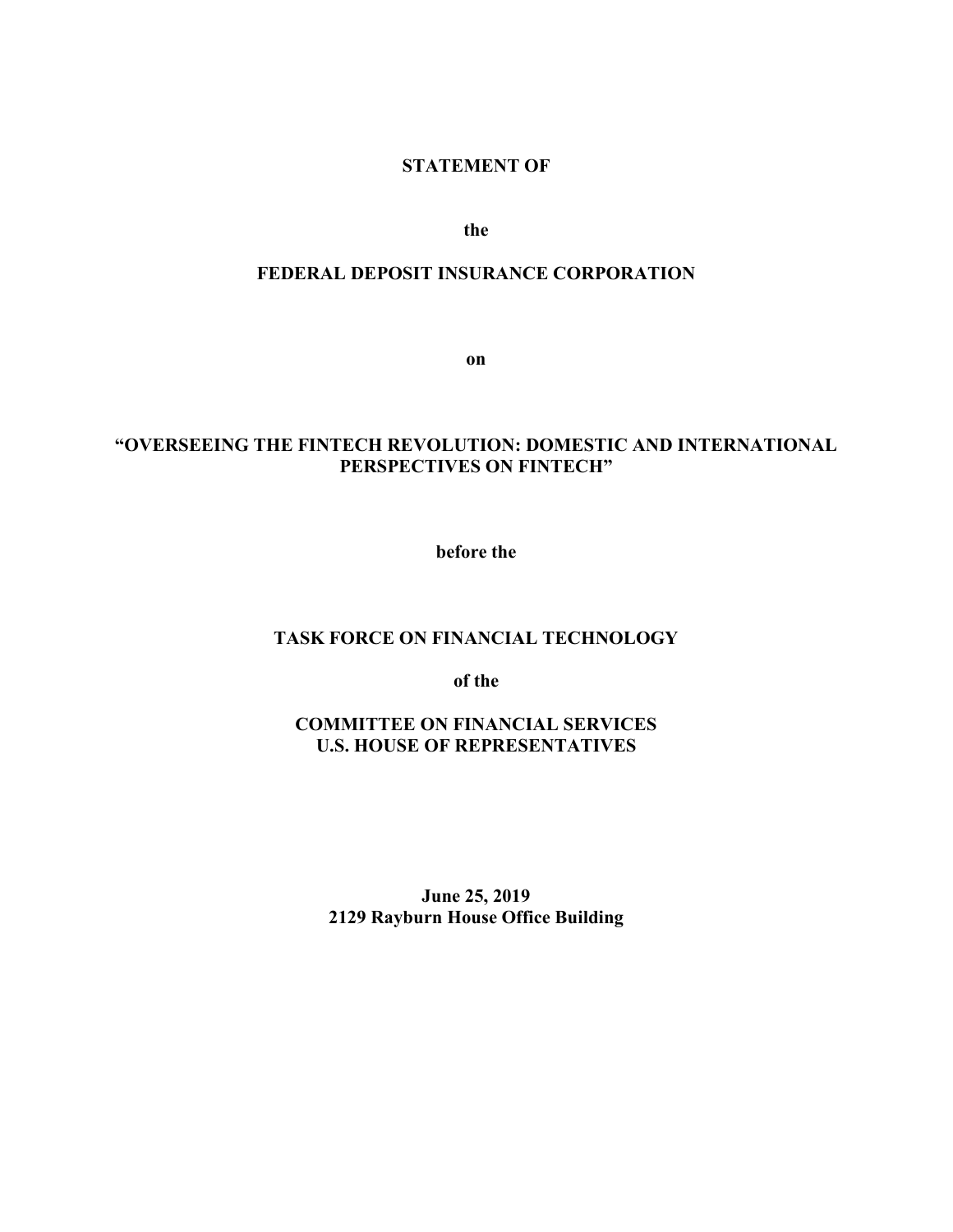Chairman Lynch, Ranking Member Hill, and members of the Task Force, the FDIC appreciates the opportunity to submit this statement for the record for your hearing, entitled "Overseeing the Fintech Revolution: Domestic and International Perspectives on Fintech Regulation."

Technological changes in financial services are not new. ATMs and mobile banking are just two examples of how innovation and technology have transformed access to banking services and banking itself during our lifetimes. Today, innovation and technology have the potential to change how banks satisfy the needs of their customers by introducing new financial products and services, increasing access to affordable financial services, improving the regulatory and oversight process for banks, and contributing to safety and soundness.

The FDIC supports innovation in the financial services industry. FDIC Chairman Jelena McWilliams has put the agency at the forefront of this movement with last October's announcement of a new organization within the FDIC – the FDIC Tech Lab, or "FDiTech." The FDIC is in the process of recruiting a Chief Innovation Officer and laying the legal and operational foundation for FDiTech.

FDiTech will promote the adoption of innovative and transformative technologies in the financial services sector, help the FDIC better understand how innovation can contribute to the expansion of banking services to the unbanked, underbanked, and individuals in underserved communities as well as promote the adoption of technology that can help community banks compete in the modern financial market place.

Although FDiTech is just getting started, we have already taken steps to increase coordination and cooperation with technology firms, our fellow regulators, and the institutions we oversee. FDiTech will bring a renewed focus to these topics with a mandate to engage banks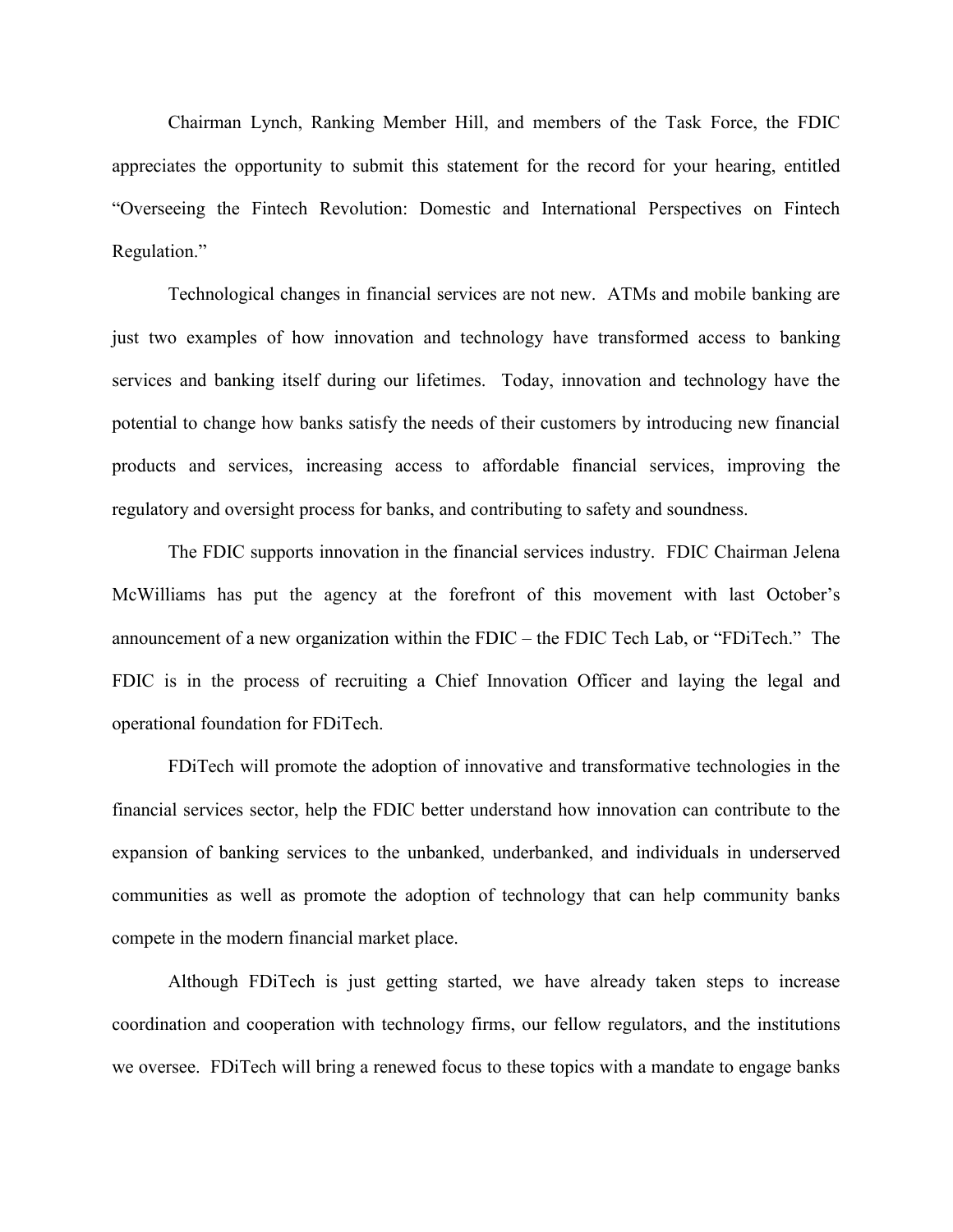and technology providers and to encourage the adoption of technology throughout the sector in a manner that promotes safety and soundness and consumer protections. The FDIC looks forward to continued collaboration with the Committee and this Task Force as FDiTech is established.

#### **Using Technology to Meet Consumers' Needs**

Overcoming challenges to economic inclusion is vital to the FDIC's mission to maintain public confidence in the financial system. The FDIC's most recent "Survey of Unbanked and Underbanked Households" shows that more than 8 million households do not have any relationship with the banking system.<sup>[1](#page-2-0)</sup> Another 24.2 million households are underbanked, meaning they have a bank account but go outside of the banking system to satisfy some of their financial service needs.[2](#page-2-1) Unbanked and underbanked rates are higher among lower-income households, less-educated households, younger households, black and Hispanic households, working-age disabled households, and households with volatile income. In short, millions of Americans are missing out on the important benefits banks provide, including access to credit, wealth-building opportunities, and the protection provided by deposit insurance.

Innovation and technology have the potential to provide important inroads to reach these consumers. The key customer-centric features of digital banking, such as online banking or mobile financial services applications, are affordability, convenience, and real-time access to information. These features not only enable consumers to understand their financial standing in real time, as well as plan for long-term goals and unexpected emergencies, but they also encourage wider adoption and promote financial access and inclusion.

<span id="page-2-1"></span><span id="page-2-0"></span><sup>&</sup>lt;sup>1</sup> See Federal Deposit Insurance Corporation, "2017 FDIC National Survey of Unbanked and Underbanked Households," (October 2018), available at [https://www.fdic.gov/householdsurvey/2017/2017report.pdf.](https://www.fdic.gov/householdsurvey/2017/2017report.pdf) <sup>2</sup> *Ibid.*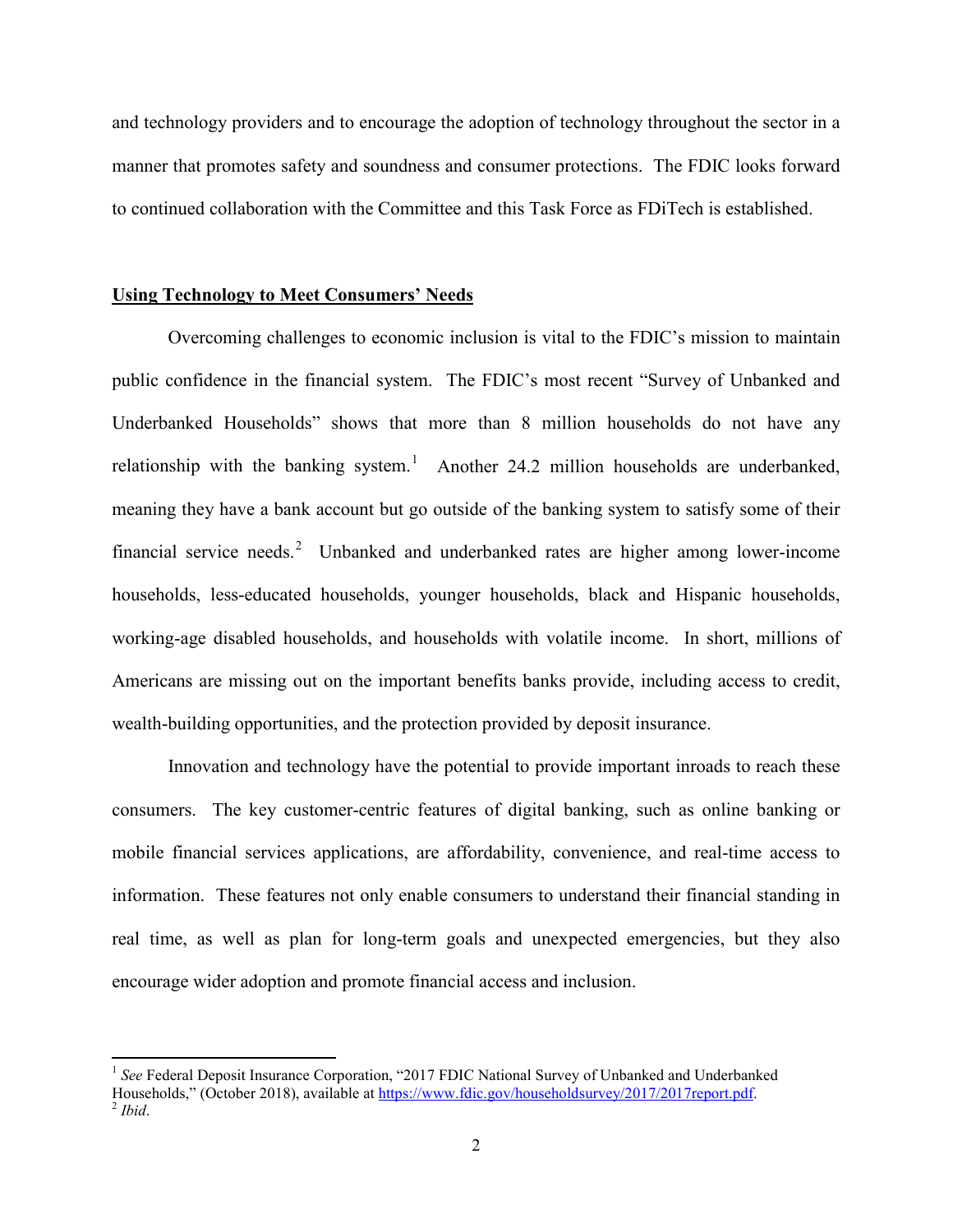#### **Using Technology to Improve the Supervisory Process**

With the potential for so much change, it is incumbent upon the FDIC to understand how emerging technology can improve the FDIC's approach to supervision. In March, the FDIC held the inaugural meeting of the Subcommittee on Supervision Modernization for the Advisory Committee on Community Banking. $3$  This subcommittee was established to support the FDIC's longstanding Advisory Committee on Community Banking and will consider ways in which the FDIC can leverage technology and refine processes to make the examination program more efficient, while managing and training a geographically dispersed workforce. The subcommittee is expected to hold three more meetings in 2019 and utilize conference calls or smaller group briefings to supplement its in-person discussions over the course of the year.

The FDIC is also in the process of developing and implementing updates to its information technology systems to bring much needed improvements to the systems that banks and non-banks use to interface and exchange information with the FDIC. There are multiple projects in various states of development, and over the next 18 to 24 months the FDIC plans to deploy technology improvements to deliver modern features and capabilities to improve the speed, reliability, and overall user experience for FDIC-supervised entities. Feedback on these improvements has been favorable, with bankers commenting that the new systems are "intuitive," "simple," and "night-and-day" improvements over the previous systems.

# **Technology and the Business of Banking**

Technology is transforming not only how consumers access financial services, but the business of banking itself. For example, data analytics and artificial intelligence have the

<span id="page-3-0"></span><sup>&</sup>lt;sup>3</sup> See FDIC Press Release: FDIC's Subcommittee on Supervision Modernization for the Advisory Committee on Community Banking Holds its Inaugural Meeting, PR-16-2019 (March 6, 2019), available at <https://www.fdic.gov/news/news/press/2019/pr19016.html>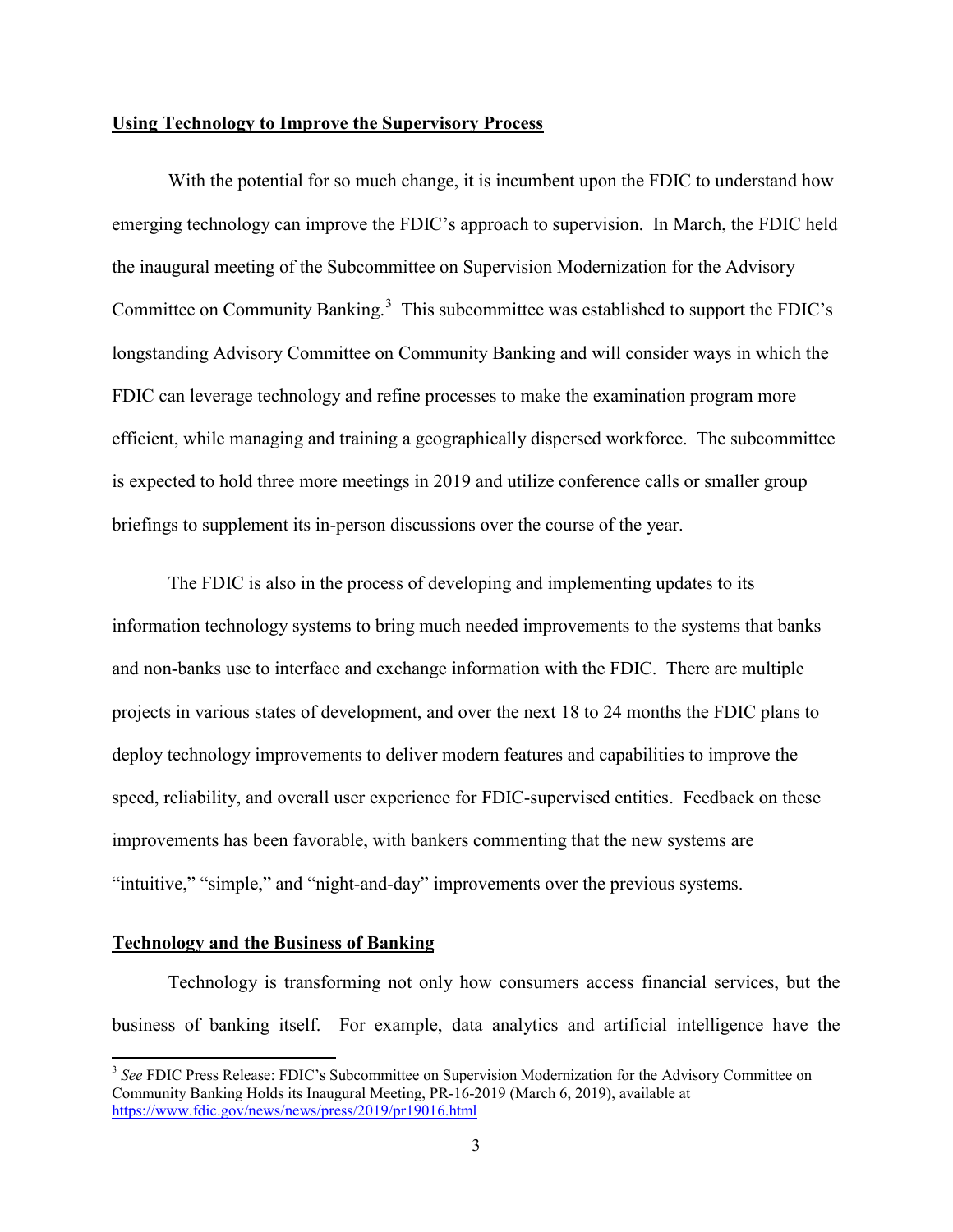potential to help banks develop new approaches to assess credit risk. Analytical tools are enabling banks to better understand customers' needs and design more affordable, personalized products and services.

Much financial technology has been developed outside of the traditional banking system, driven by venture capital startups and emerging companies. A number of banks, particularly smaller institutions, have begun to embrace technology, and this has required a fundamental rethinking of how they interact with the technology industry.

The FDIC is particularly interested in being a bridge between technology companies and the banking sector to create an environment where innovation can thrive. This can be particularly meaningful for community banks, which may have limited resources to develop technology on their own.

#### **The FDIC's Role in Fostering Innovation**

The FDIC can foster innovation, while simultaneously protecting consumers, markets, and the Deposit Insurance Fund.

As the fintech environment has matured, the pace of change has increased. Federal financial regulators have begun to take stock of regulatory impediments to innovation that might ease compliance burden, make supervision more efficient, or give the unbanked and underbanked better access to the banking system. For example, on December 3, 2018, the FDIC, along with the other federal depository institution regulators and the U.S. Department of the Treasury's Financial Crimes Enforcement Network (FinCEN), issued a *Joint Statement on*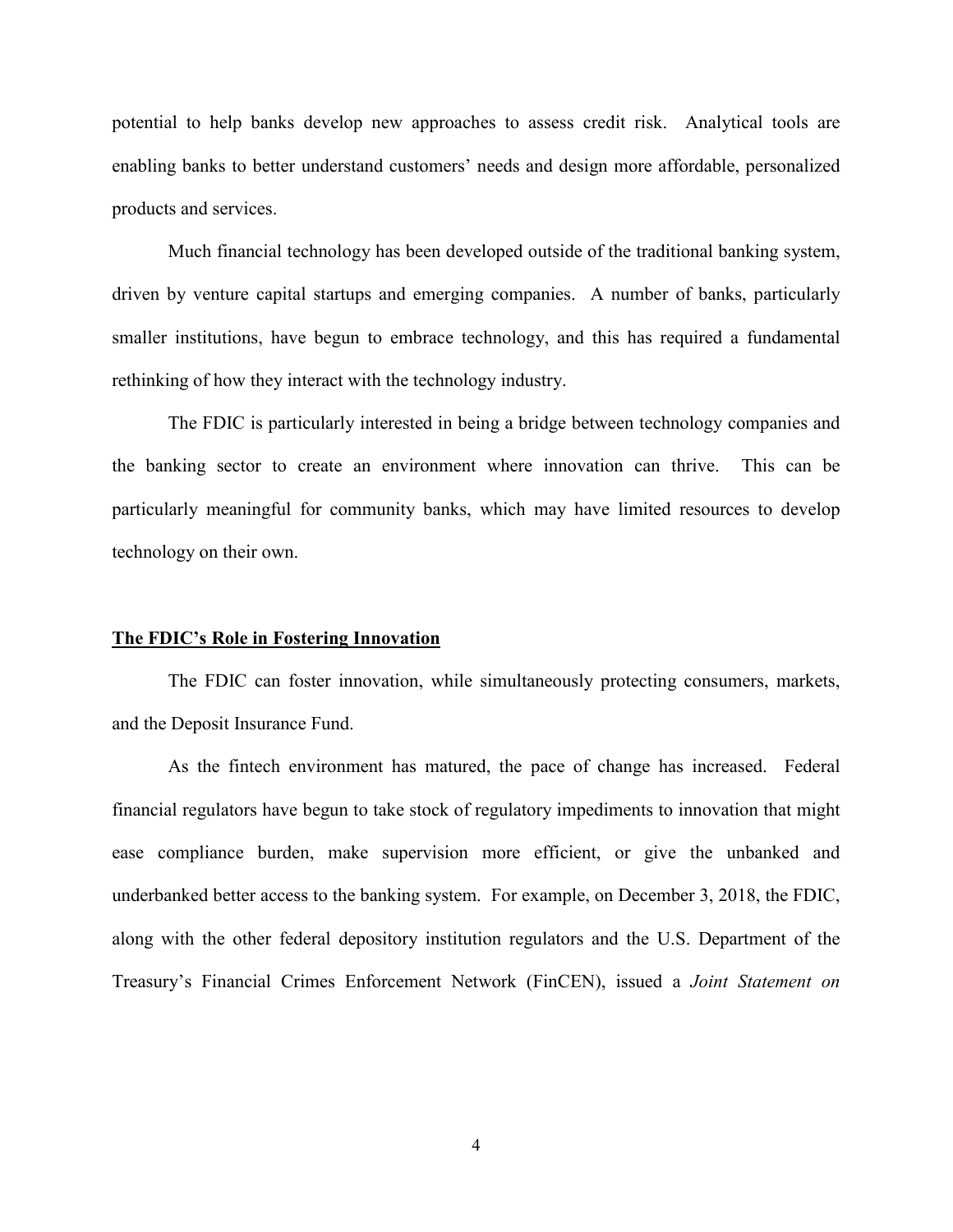*Innovative Efforts to Combat Money Laundering and Terrorist Financing*. [4](#page-5-0) This statement encourages banks to consider responsible, innovative approaches to meet their Bank Secrecy Act/anti-money laundering compliance obligations. As this example demonstrates, regulators are mindful that their approach to oversight and regulation can affect the extent and speed of implementing financial innovation, and are striving to be forward-thinking, while maintaining the necessary protections of underlying regulations.

Although the FDIC is still in the process of standing up FDiTech, significant resources have already been dedicated to identify and understand emerging technological developments and their impacts on insured depository institutions, their customers, and the financial system overall. The FDIC approaches innovation with four fundamental questions:

- 1. How can the FDIC provide a safe regulatory environment to promote the technological innovation that is already occurring?
- 2. How can the FDIC promote technological development at our community banks with limited research and development funding to support independent efforts?
- 3. What changes in policy particularly in the areas of identity management, data quality and integrity, and data usage or analysis – must occur to support innovation while promoting safe and secure financial services and institutions?
- 4. How can the FDIC transform in terms of our technology, examination processes, and culture – to enhance the stability of the financial system, protect consumers, and reduce the compliance burden on our regulated institutions?

The FDIC is examining trends in retail financial markets, including marketplace and digital lending, digital payments, machine learning and artificial intelligence, big data, open

<span id="page-5-0"></span><sup>4</sup> *See* "Bank Secrecy Act: Interagency Statement on Innovative Efforts to Combat Money Laundering and Terrorist Financing" (FIL-79-2018), (December 2018), available at [https://www.fdic.gov/news/news/financial/2018/fil18079.pdf.](https://www.fdic.gov/news/news/financial/2018/fil18079.pdf)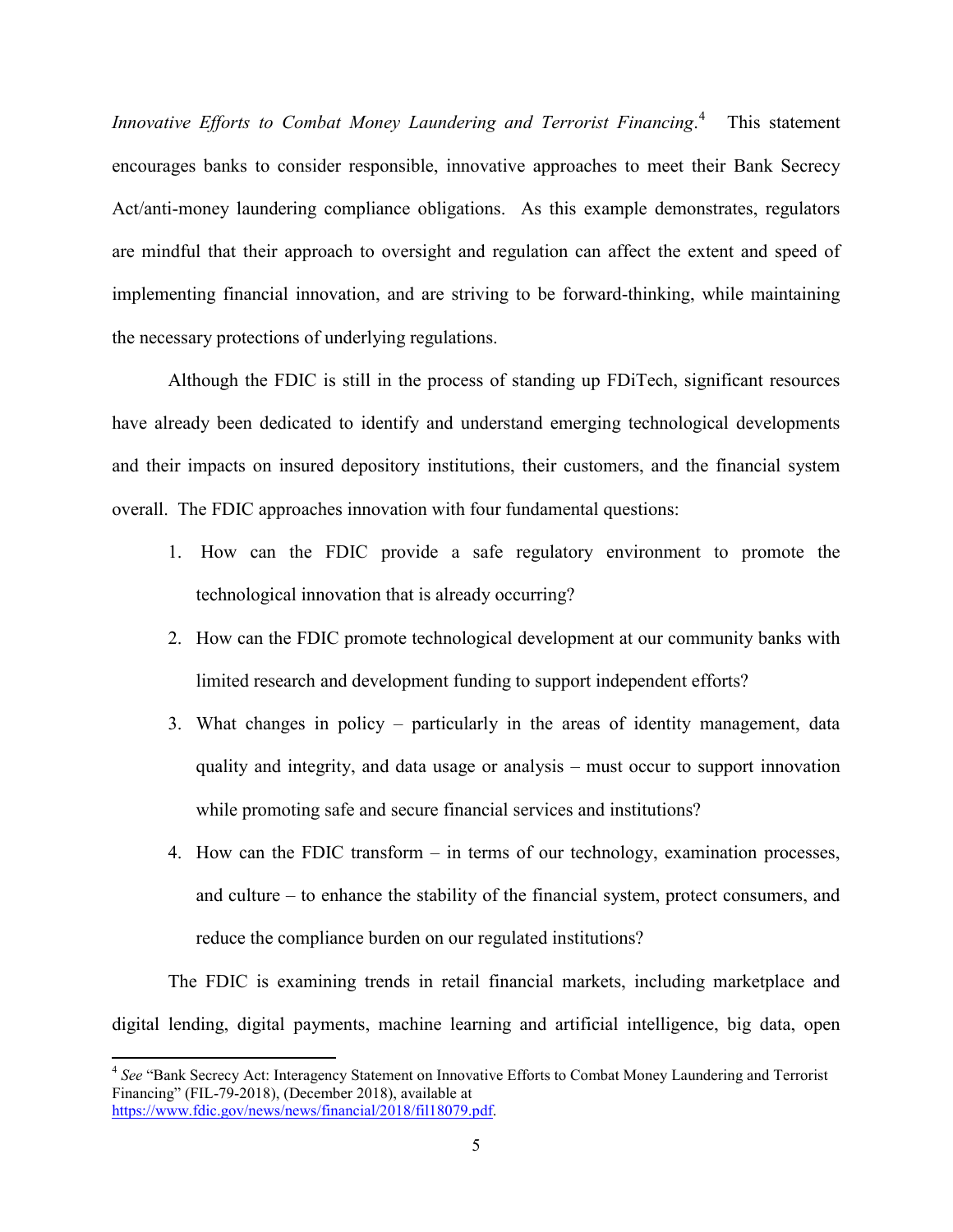banking, consumer-permissioned data sharing, and application programming interfaces. The agency is also monitoring developments in the wholesale financial markets, such as changes to payment systems, distributed ledger technology (e.g., blockchain), smart contracts, and digital assets. Over the last several years, this work has been overseen by the FDIC's Emerging Technology Steering Committee, which is comprised of senior leadership across the FDIC.

To gain a better understanding of these issues, the FDIC has engaged extensively with stakeholders, including financial institutions, consumer groups, trade associations, and technology companies on a variety of innovative, technology-driven products and services. In addition, through our ongoing supervisory processes, the FDIC regularly reviews supervised institutions' uses of technology. This includes innovations developed by FDIC-supervised institutions themselves, as well as activities conducted through their relationships with third parties.

To ensure a coordinated approach, the FDIC regularly engages in collaborative discussions with relevant financial regulators on these topics through venues like the Federal Financial Institutions Examination Council (FFIEC), Financial Stability Oversight Council (FSOC), and Interagency Fintech Discussion Forum.

On the international front, the FDIC is part of the Basel Committee on Banking Supervision's Task Force on Financial Technology. The Task Force's work resulted in the publication of "Sound Practices: Implications of fintech developments for banks and bank supervisors,"<sup>[5](#page-6-0)</sup> which assesses how technology-driven innovation in financial services may affect the banking industry and the activities of supervisors in the near- or medium-term*.*

<span id="page-6-0"></span><sup>&</sup>lt;sup>5</sup> Basel Committee on Bank Supervision, "Sound Practices: Implications of fintech developments for banks and bank supervisors," (February 2018), available at [https://www.bis.org/bcbs/publ/d431.pdf.](https://www.bis.org/bcbs/publ/d431.pdf)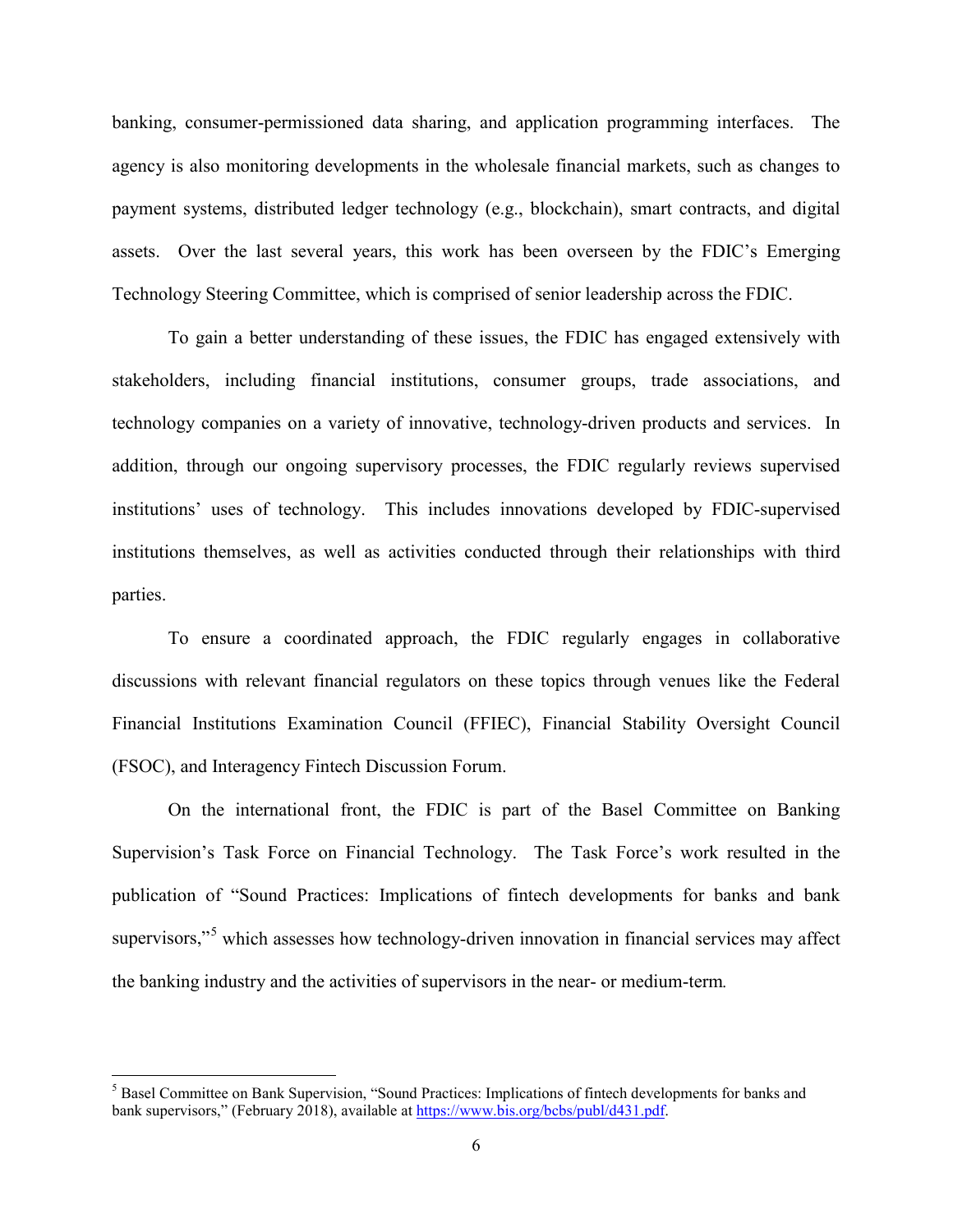On April 24, 2019, the FDIC, in partnership with Duke University, hosted a research and policy conference on financial technology and the future of banking. Prominent academic experts delivered presentations on technology's impact on lending, financial advice, and competition.<sup>[6](#page-7-0)</sup> Senior leaders in the financial industry and financial policy experts shared their views on these topics as well. The event drew more than 300 representatives of banks, nonbank financial companies, technology service providers, federal regulatory agencies, other government agencies, Congress, nonprofit organizations, and research institutions.

## **FDIC Tech Lab**

As previously noted, the FDIC is launching a new internal office to focus on innovation and technology (i.e., the FDIC Tech Lab, or "FDiTech.")

FDiTech's goals are to engage and collaborate with innovators in the financial and nonfinancial sectors to identify, develop, and promote technology-driven solutions that:

- Improve the safety and soundness of FDIC-insured institutions,
- Support the development and adoption of innovative financial products and services,
- Increase economic inclusion and consumer benefits,
- Promote competition,
- Support the early identification of risk at financial institutions or in the financial system, and
- Facilitate the efficient resolution of failed financial institutions, when that is needed.

To further its mission and within FDIC's authorities under the FDI Act, FDiTech will engage directly with innovators and community banks around the country and sponsor or co-sponsor

<span id="page-7-0"></span><sup>6</sup> *See* Fintech and the Future of Banking, (April 24, 2019), available at [https://www.fdic.gov/bank/analytical/fintech/agenda.html.](https://www.fdic.gov/bank/analytical/fintech/agenda.html)